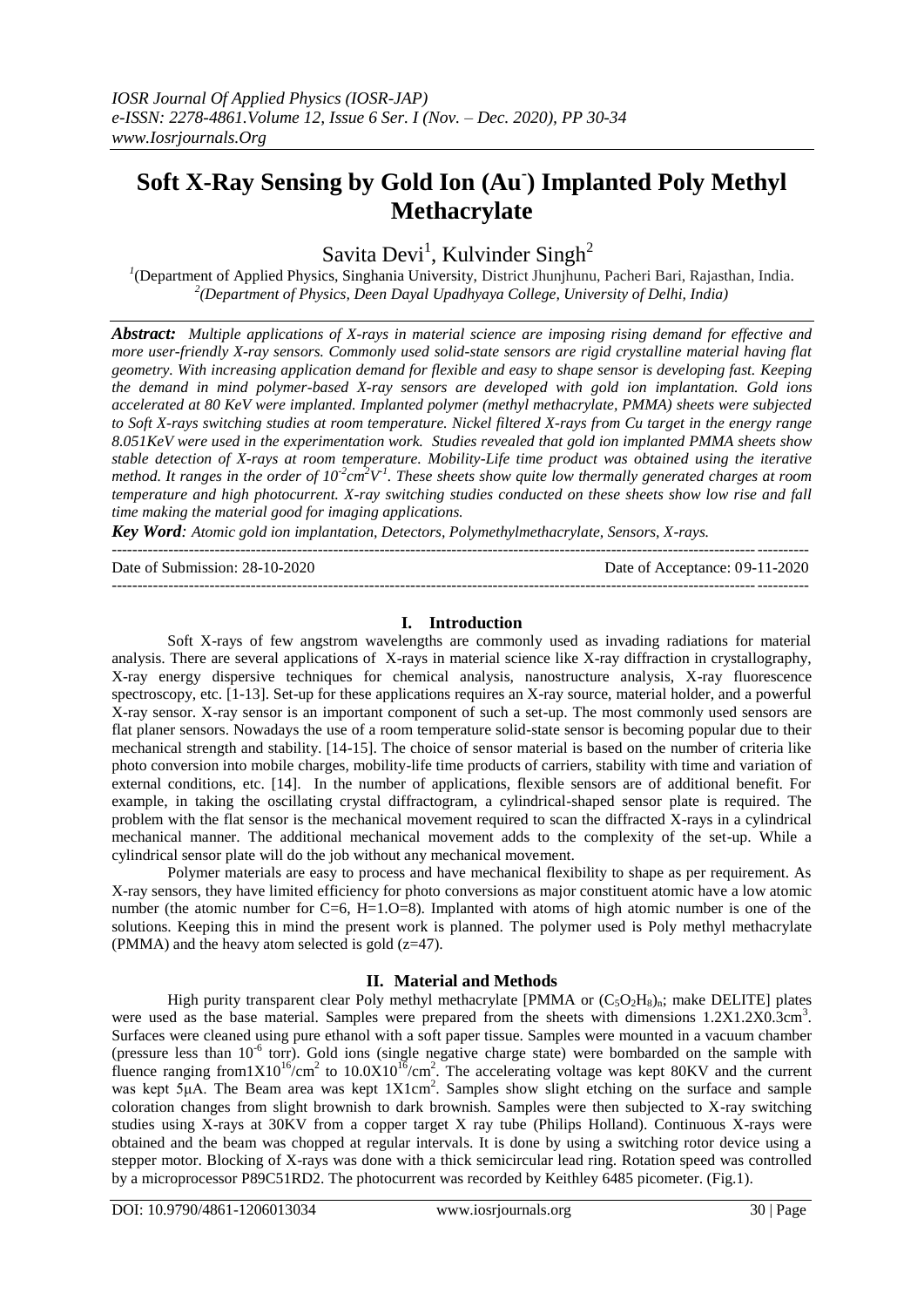

## **III. Results and Discussion**

Photoelectric and total mass attenuation coefficients for gold were obtained 181.48 and 184.66 cm<sup>2</sup>/g respectively corresponding to X-ray photon energy 1.54  $\stackrel{0}{A}$  (8.05 KeV) using NIST XCOM software. (Fig, 2). The contribution of coherent and noncoherent scattering is quite small in comparison to photoelectric attenuation near the 8KeV energy range. This ensures the charge pair generation during X-ray exposure. Primarily, x-ray absorption in this material is due to the photoelectric phenomenon. Elastic and inelastic scattering are comparably small. As energy is small, pair production phenomena are not expected. X-ray absorption is dominated by photoelectric absorption. It is a positive property for an X-ray detector. This ensures high electron-hole pair production. For a good detector, both quantum efficiency and spectral efficiency are to be high [16]. It is very important that charge generated, are to be collected with minimum loss to have high quantum efficiency.

Further using a 2D implant from Axcelis.com (Monte Carlo program), depth profiling of Gold implant was carried out. The results are shown in Figure. 3, for the fluence used in experimental work i.e. from  $1.25X10^{15}/cm^2$  -14.0X10<sup>15</sup>/cm<sup>2</sup> in six steps. It was revealed that the majority of Goldions were implanted within 70-90 Angstrom depths in the PMMA sheets for energy ranging from 640KeV to 800KeV. Moreover, with increasing fluence, the collection of Gold ions are towards the surface. This large collection of Gold near the surface causes surface etching. A similar etching is also observed in Ar/O2 plasma. [17]. This is primarily due to chain scission done by high energy ions [18].

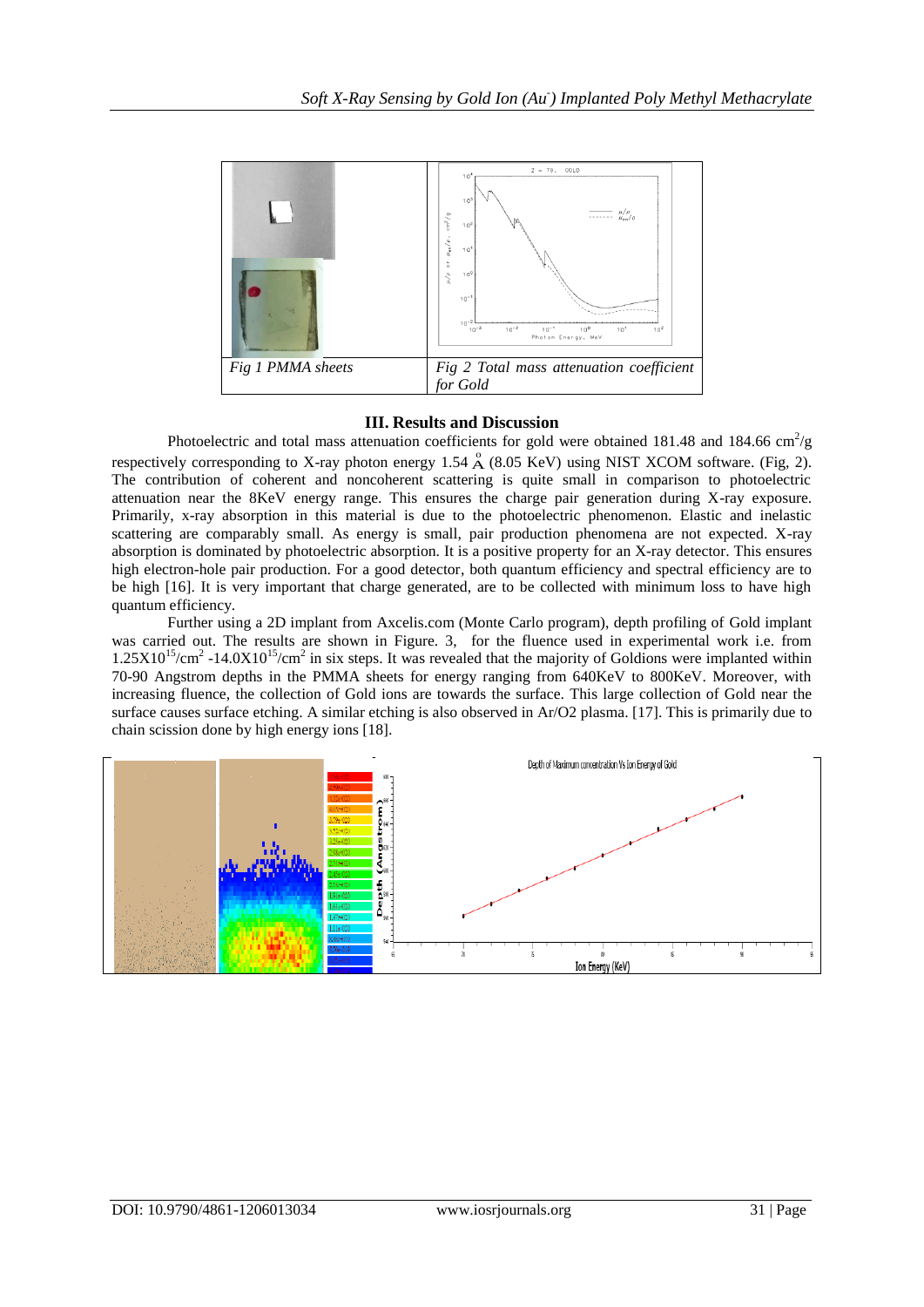

One of the most important parameters of X-ray sensor material is its mobility lifetime product. This parameter was calculated by using the modified Hecht equation [14 and 19].

*<sup>e</sup> k E d E Q Q E d* <sup>0</sup> 1 ……………………………………(1)

Here Q represents charge collection by photo generation,  $\mu$  is the mobility of charge carriers,  $\tau$  is lifetime, E is the electric field, d is the thickness of the sample, k is the correction coefficient. The term kE is added for the charge collection by the base material for sample holding. The value of correction coefficient 'k' will depend on the intensity of the radiation reaching the base material and charge generation by the medium due to highly ionizing radiation. The charge collection is directly proportional to the photocurrent generated. To obtain the photocurrent gold implanted PMMA sheets were subjected to the switching studies. (Fig 4).

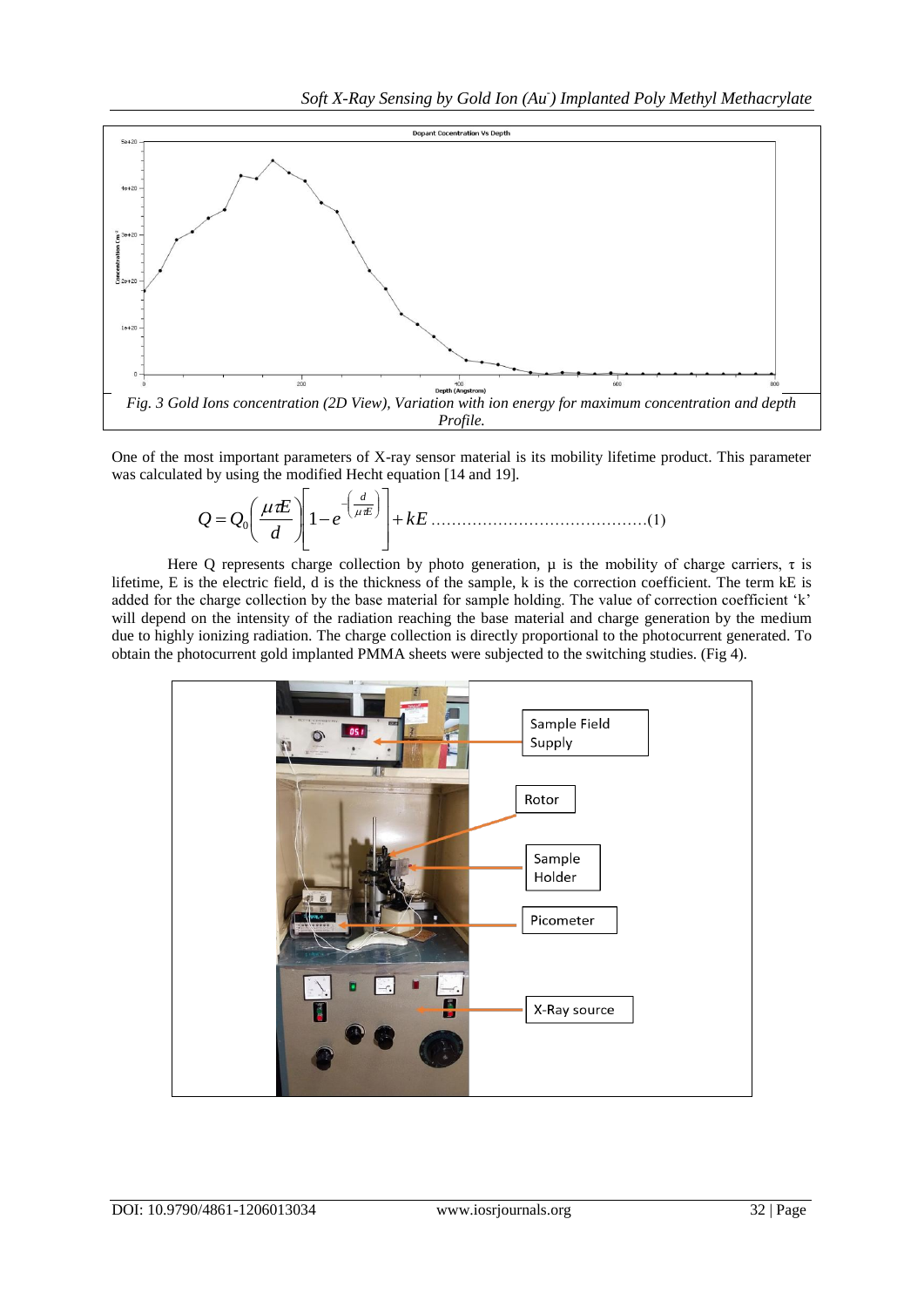

The X-ray beam is obtained from the Cu target tube operating at 30 kV at 30 mA and passing through the Nickel filter giving  $K_a$  line. The Beam line is chopped off at regular intervals and allowed to pass through the gold implanted PMMA sheets. Two gold electrodes are made at spacing 3.2 mm. A beam falls on the sheet perpendicular to its plane and electric field. The current through the sample is recorded by a picometer. The switching curve (Fig. 4) is obtained. Current through the sample at the time of X-Ray falling on the sample is IMax and in its absence is IMin. Photocurrent IPh= IMax- IMin…………….. (2) Equation 1 in the form:

*e k E d E I I E d Ph Ph* 1 ' 0 ……………………………………..(3)

Here K'=k/t.

In this method, large numbers of iterations were done by changing values of  $\mu\tau$  and k', up to the values where the normalized error became minimum and stable. The experimental results were approached to theoretical results. Experimental graphs were compared with theoretical graphs obtained by the iterative method and were found to be nearly the same.

In our case, it is a PMMA sheet. Although PMMA has very high resistivity, yet a small contribution is made by the base material. The correction coefficient "k" will depend on the intensity of the radiation reaching the base material as well as charge generation by the medium due to highly ionizing radiation. Using the iterative method mobility-life time product was found to be  $2.0{\text -}8.3X10^3$  cm<sup>2</sup>V<sup>-1</sup>. The value is sufficiently high for a good detector material.

#### **IV. Conclusion**

Soft X-ray detection studies conducted on Gold implanted PMMA revealed that it is a promising material. PMMA sheets can be cast in any shape. It is the most advantageous characteristic of this material. However, controlling etching during implantation is a challenge.

### **Acknowledgment**

Author<sup>2</sup> would like to thank Inter-University Accelerator Centre, Delhi for providing facilities for Gold Implantation (Project No.61519) and L" Orgueil Physics Centre, Delhi for providing X-ray switching studies. The author is also thankful to Axcelis.com for providing a complimentary copy of 2D Implant Simulator software.

#### **References**

- [1]. S. Bates; G. D. Zografi; D.Engers; K.Morris, Analysis of Amorphous and Nanocrystalline solids from Their X-Ray Diffraction Pattern, 2006 Pharmaceutical Research 23(10) 2333-49
- [2]. R. Das; M. E. Ali; S. B. A. Hamid. Current Applications of X-Ray Powder Diffraction-A Review. Rev.Adv.Mater. Sci. 38 (2014) 95-109